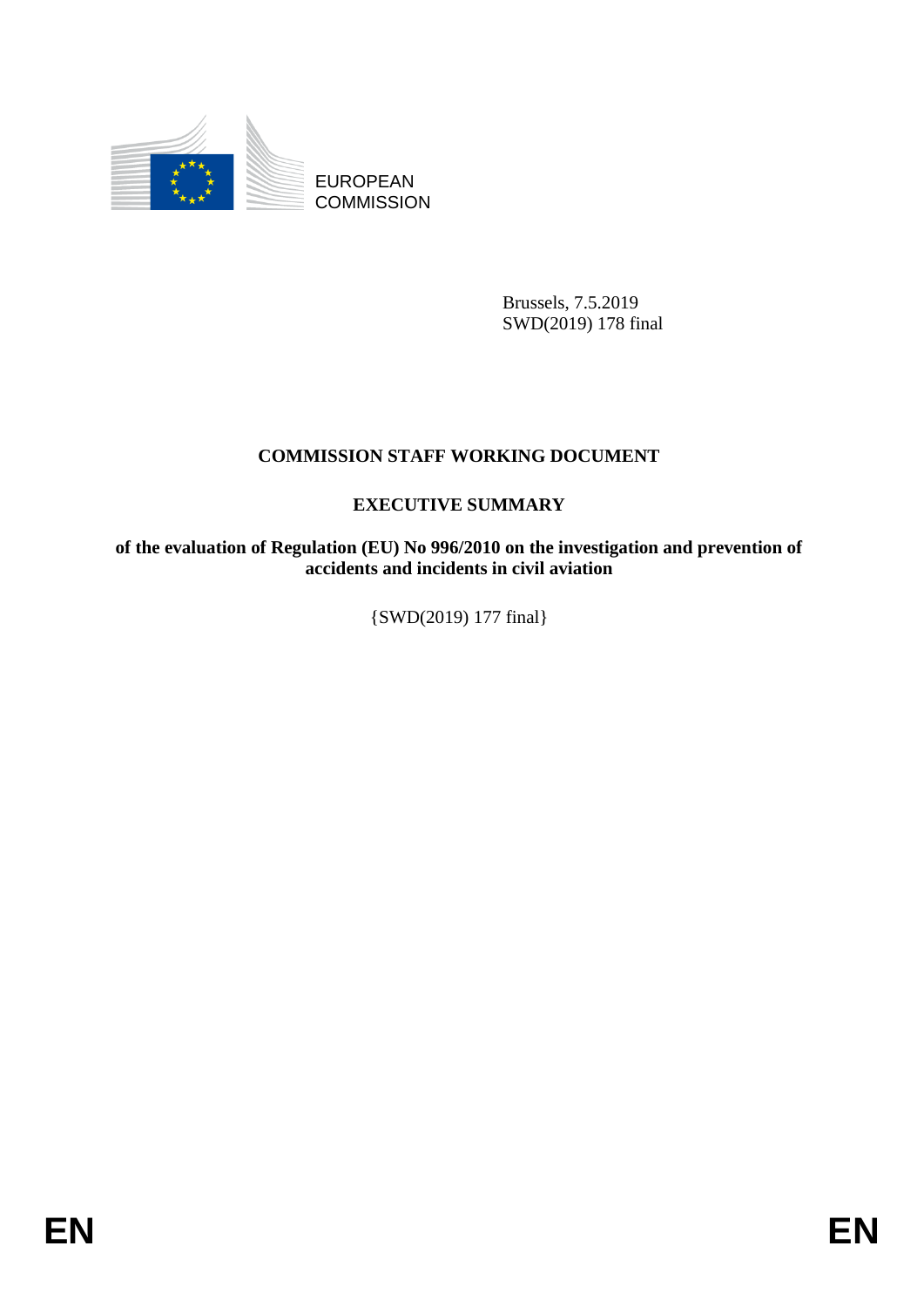## EXECUTIVE SUMMARY

Regulation (EU) No 996/2010 on the investigation and prevention of accidents and incidents in civil aviation lays down a comprehensive legal framework governing the conduct of safety investigation in the European Union with the overall aim to improve aviation safety.

This evaluation aims to assess whether the overall objectives of the Regulation were met. To do so, the evaluation examines five criteria: the relevance of the Regulation, its effectiveness, efficiency, its coherence with the other relevant legislation, and the added value of the Union's intervention.

In the evaluation of the Regulation's relevance, the conclusion was reached that the objectives of the Regulation remain significant in a number of areas. These include: reinforcing the cooperation between SIAs, where ENCASIA remains highly relevant in bringing SIAs closer to one another; ensuring adequate investigation capacity; coordination of safety investigation and judicial proceedings; or addressing the role of EASA in safety investigations. Furthermore, the Regulation's provisions on safety recommendation or the rules concerning the information on persons on board of an aircraft continue to be relevant in ensuring that the lessons are learnt from an accident investigation and that the victims and their families are duly assisted in a timely manner. Consequently, the objectives of the Regulation continue to be relevant in achieving the ultimate goals of appropriate and timely reactions to major civil aviation accidents and the overall improvement of aviation safety.

In the assessment of the effectiveness, the evaluation examined whether the Regulation has been effective in achieving its objectives. Objectives that were analysed include those falling under the categories of quality and timeliness of safety investigations, cooperation and assistance, handling of confidential information and assistance to victims and emergency plans. Based on the analyses of the implementation of these objectives, a conclusion was drawn that there has generally been an improvement in the quality of safety investigation. Nonetheless, some shortcomings related to an improper and incomplete implementation of the Regulation persist. The lack of sufficient resources remains an issue, especially for smaller SIAs. In addition, in the sphere of the protection of confidential information collected during the investigation, the practice remains inconsistent as to the use of such information in the various domestic court proceedings.

The efficiency analyses assessed to what extent the costs incurred by the implementation of the Regulation are proportional to the results achieved. The results suggest that the costs incurred in relation to the implementation of the Regulation are largely outweighed by the benefits related in particular to the amount of prevented fatalities resulting from aviation accidents.

The Regulation is coherent with other European Union legislation, including Regulation (EU) No 376/2014 on occurrence reporting in civil aviation, or Regulation (EU) No 2016/679 on the protection of natural persons with regard to the processing of personal data and on the free movement of such data (GDPR).